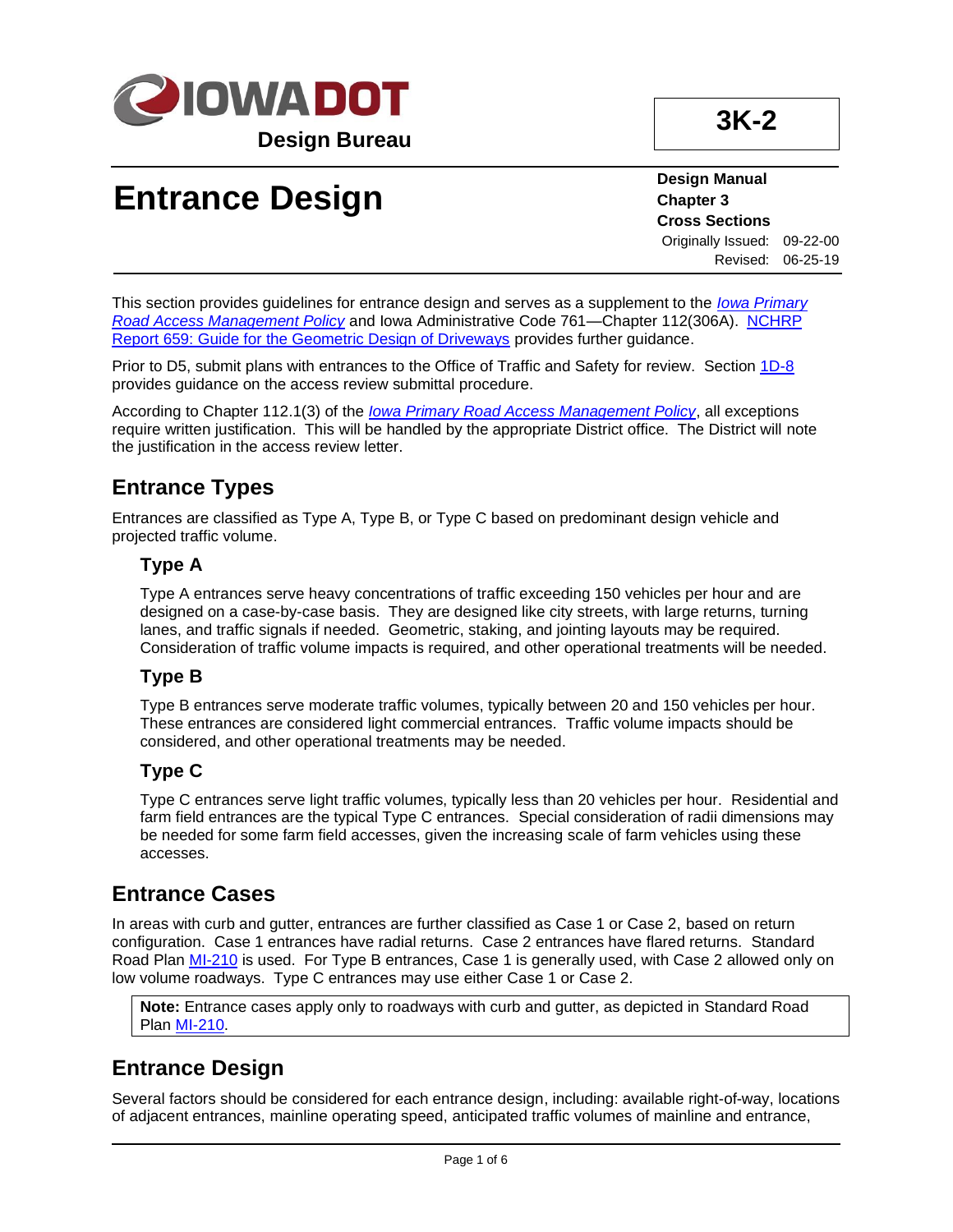distance from intersections, sight distance, drainage conditions, accommodation for future sidewalk, ADA compliance of sidewalk, and other criteria considered pertinent by the designer.

Special consideration should be given to the land use of the property to be served by an entrance, particularly in cases of commercial entrances. In the design and location of an entrance, every effort should be made to perpetuate internal circulation patterns and avoid reduction of commercial value of the property being served.

Designers should also consider special vehicles, such as limousines or motorhomes, that may use an entrance to ensure appropriate widths and radii and ample vertical clearances exist for these vehicles.

Although Type A entrances are the only entrances that require case-by-case design, designers are encouraged to use turning templates or software to check all entrance designs.

#### **Width and Radius**

Type A entrance widths and radii are determined on a case-by-case basis. The typical design vehicle for a Type A entrance depends on surrounding land use and varies from a single-unit truck (SU) to a combination-type vehicle.

For Type B and Type C entrances, Tables 1 and 2 provide minimum and maximum values to be considered for entrance width "W" and paved radii "PR" or shoulder (granular) radii "SR", see Standard Road Plans [EW-501](../SRP/IndividualStandards/ew501.pdf) or [MI-210.](../SRP/IndividualStandards/mi210.pdf) The typical design vehicle for a Type B entrance is a passenger car (P) or single-unit truck (SU). For a Type C entrance, the typical design vehicle is a passenger car (P).

**Note:** if the predominate type of vehicle using an entrance is a combination-type vehicle, "PR" and "SR" should be based on that type of vehicle (typically a WB-62).

Designers should keep in mind that entrance width and radius are related: decreasing one may necessitate an increase in the other to maintain the same operating speed for the entrance; otherwise, drivers may be forced to reduce their speed appreciably to comfortably negotiate the entrance. This can lead to a significant speed differential between through and turning traffic, which can result in increased potential for crashes, especially for high volume roadways.

|                                                                                                                                                                                                                                                                                                                                                                                                                                                                                                                                                                                                                                                                                                                                                                                                                           | "W" (ft.) <sup>(a)</sup> |                   | " $PR"$ (ft.) |            |  |
|---------------------------------------------------------------------------------------------------------------------------------------------------------------------------------------------------------------------------------------------------------------------------------------------------------------------------------------------------------------------------------------------------------------------------------------------------------------------------------------------------------------------------------------------------------------------------------------------------------------------------------------------------------------------------------------------------------------------------------------------------------------------------------------------------------------------------|--------------------------|-------------------|---------------|------------|--|
| type                                                                                                                                                                                                                                                                                                                                                                                                                                                                                                                                                                                                                                                                                                                                                                                                                      | min.                     | max.              | min.          | max.       |  |
| Type B                                                                                                                                                                                                                                                                                                                                                                                                                                                                                                                                                                                                                                                                                                                                                                                                                    | $24^{(b)}$               | $45^{(b)}$        | $10^{(f)}$    | $20^{(f)}$ |  |
| Type C                                                                                                                                                                                                                                                                                                                                                                                                                                                                                                                                                                                                                                                                                                                                                                                                                    | $20^{(c)}$               | 30 <sup>(d)</sup> | (e)(f)        | $10^{(f)}$ |  |
| (a) The width of the entrance is measured at the street side of the<br>sidewalk. If a sidewalk is not present, the width is to be<br>measured 10 feet back of the curb.<br>$\vert^{(b)}$ For one-way operation, the minimum allowable width is 12 feet<br>and the maximum allowable width is 30 feet.<br>$\vert$ <sup>(c)</sup> If the posted speed limit is 35 mph or less, a minimum width of<br>15 feet is allowed.<br>$(d)$ For a joint entrance, the maximum allowable width is 35 feet.<br>(e) Radius should equal distance between back of curb to street<br>side of sidewalk, not to exceed maximum radius.<br>$\vert$ <sup>(f)</sup> A 2:1 flare may be used instead of return radii, with the 2<br>measured parallel to the entrance centerline and the 1<br>measured perpendicular to the entrance centerline. |                          |                   |               |            |  |

**Table 1: Minimum and Maximum Values for "W" and "PR" for Curbed Entrances.**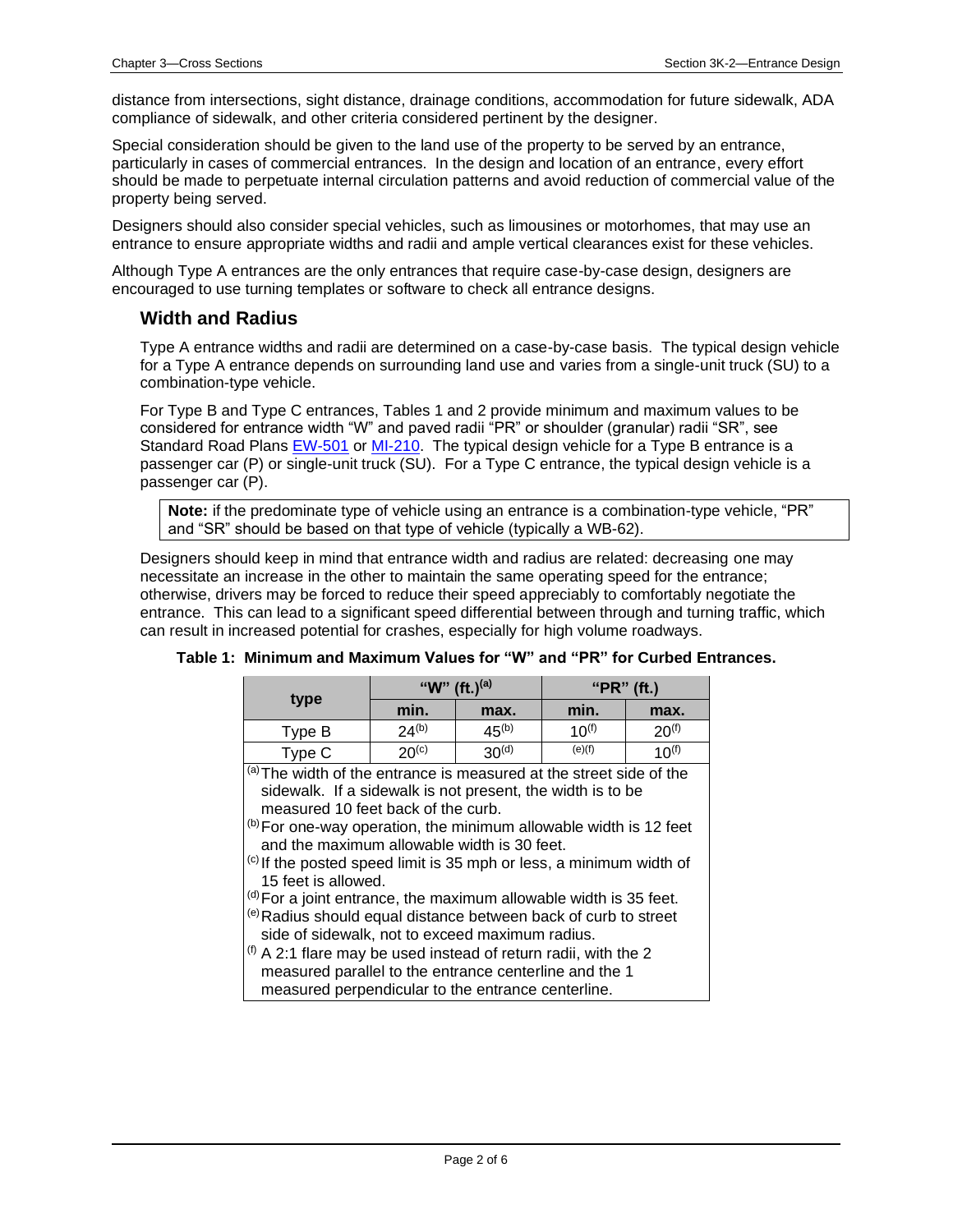#### **Table 2: Minimum and Maximum Values for "W" and "PR" or "SR" for Uncurbed Entrances.**

| type   |                                                                                                                                                                                                        | "W" (ft.) <sup>(a)</sup> |                   | maximum "PR" or "SR" (ft.)<br>entrance angle |            |                |                 |                |
|--------|--------------------------------------------------------------------------------------------------------------------------------------------------------------------------------------------------------|--------------------------|-------------------|----------------------------------------------|------------|----------------|-----------------|----------------|
|        |                                                                                                                                                                                                        |                          |                   |                                              |            |                |                 |                |
|        |                                                                                                                                                                                                        |                          |                   | min.                                         | max.       | acute<br>angle | obtuse<br>angle | acute<br>angle |
|        |                                                                                                                                                                                                        | Type B                   | granular          | $24^{(b)}$                                   | $45^{(b)}$ | 25             | 50              | (e)            |
| paved  | 25                                                                                                                                                                                                     |                          | 60                |                                              |            | (e)            | (e)             | 50             |
| Type C | granular                                                                                                                                                                                               | $20^{(c)}$               | 30 <sup>(d)</sup> | (f)                                          | (f)        | 15             | 15              | 15             |
|        | paved                                                                                                                                                                                                  |                          |                   | (f)                                          | (f)        | 20             | 20              | 20             |
| 501.   | (a) The width of the entrance is measured as shown in Standard Road Plan EW-<br>(b) $\Gamma$ and are constructed that the polarization of the collected the $\Lambda$ $\Omega$ fast and the production |                          |                   |                                              |            |                |                 |                |

 $<sup>(b)</sup>$  For one-way operation, the minimum allowable width is 12 feet and the maximum</sup> allowable width is 30 feet.

 $\left($ c) If the posted speed limit is 35 mph or less, a minimum width of 15 feet is allowed. (d) For a joint entrance, the maximum allowable width is 35 feet.

(e) For entrance angles between 60° and 90°, the maximum radii of the obtuse and acute angles should be interpolated between the values given for 60°entrance angles and rounded to the nearest 5 feet.

 $<sup>(f)</sup>$  Entrance angles less than 60 $<sup>°</sup>$  require department review to establish appropriate</sup></sup> radii.

**Note:** Type C uncurbed entrances are typically designed to 24 feet.

#### **Vertical Alignment**

The algebraic difference, or break-over, between successive grades controls the vertical alignment of an entrance. Type A entrance grade and break-overs are determined on a case-by-case basis. The typical design vehicle for a Type A entrance depends on surrounding land use and varies from a single-unit truck (SU) to a combination-type vehicle.

For Type B and C entrances, refer to Table 3 for preferred and acceptable maximum grade and break-overs. When break-overs exceed the preferred values in Table 3, scrapes on the pavement surface become common.

| grade <sup>(a)</sup><br>14%<br>14%                                                                                                                                                                                                                                                                                                                                                                                                                                                                                                                                                                                                                                                                            | preferred <sup>(b)</sup><br>9%<br>$9%^{(e)}$ | acceptable<br>$15%$ <sup>(c)</sup><br>$15\%^{{\rm (c)(e)}}$ | preferred <sup>(b)</sup><br>$10\%$ <sup>(d)</sup> | acceptable<br>$12\%$ <sup>(d)(f)</sup> |
|---------------------------------------------------------------------------------------------------------------------------------------------------------------------------------------------------------------------------------------------------------------------------------------------------------------------------------------------------------------------------------------------------------------------------------------------------------------------------------------------------------------------------------------------------------------------------------------------------------------------------------------------------------------------------------------------------------------|----------------------------------------------|-------------------------------------------------------------|---------------------------------------------------|----------------------------------------|
|                                                                                                                                                                                                                                                                                                                                                                                                                                                                                                                                                                                                                                                                                                               |                                              |                                                             |                                                   |                                        |
|                                                                                                                                                                                                                                                                                                                                                                                                                                                                                                                                                                                                                                                                                                               |                                              |                                                             |                                                   |                                        |
|                                                                                                                                                                                                                                                                                                                                                                                                                                                                                                                                                                                                                                                                                                               |                                              |                                                             | 10%                                               | $12%$ <sup>(f)</sup>                   |
| (a) See the <u>Iowa Primary Road Access Management Policy</u> .<br><sup>(b)</sup> See <b>NCHRP</b> Report 659.<br><sup>(c)</sup> For sag break-overs in excess of 9%, designers will need to verify<br>operational problems will not result from overhang at the front and rear of<br>vehicles likely to use the entrance. Contact the Methods Section.<br>(d) If low-boy trailers are expected, limit crest break-over to 3.5%.<br><sup>(e)</sup> If a farm or field entrance needs to accommodate trailers, limit sag break-<br>over to 7%.<br>$(f)$ For crest break-overs in excess of 10%, designers will want to consider<br>using a vertical curve to alleviate potential operational problems. Contact |                                              |                                                             |                                                   |                                        |
|                                                                                                                                                                                                                                                                                                                                                                                                                                                                                                                                                                                                                                                                                                               |                                              | the Methods Section.                                        |                                                   |                                        |

|  |  |  | Table 3: Vertical Alignment Considerations. |
|--|--|--|---------------------------------------------|
|--|--|--|---------------------------------------------|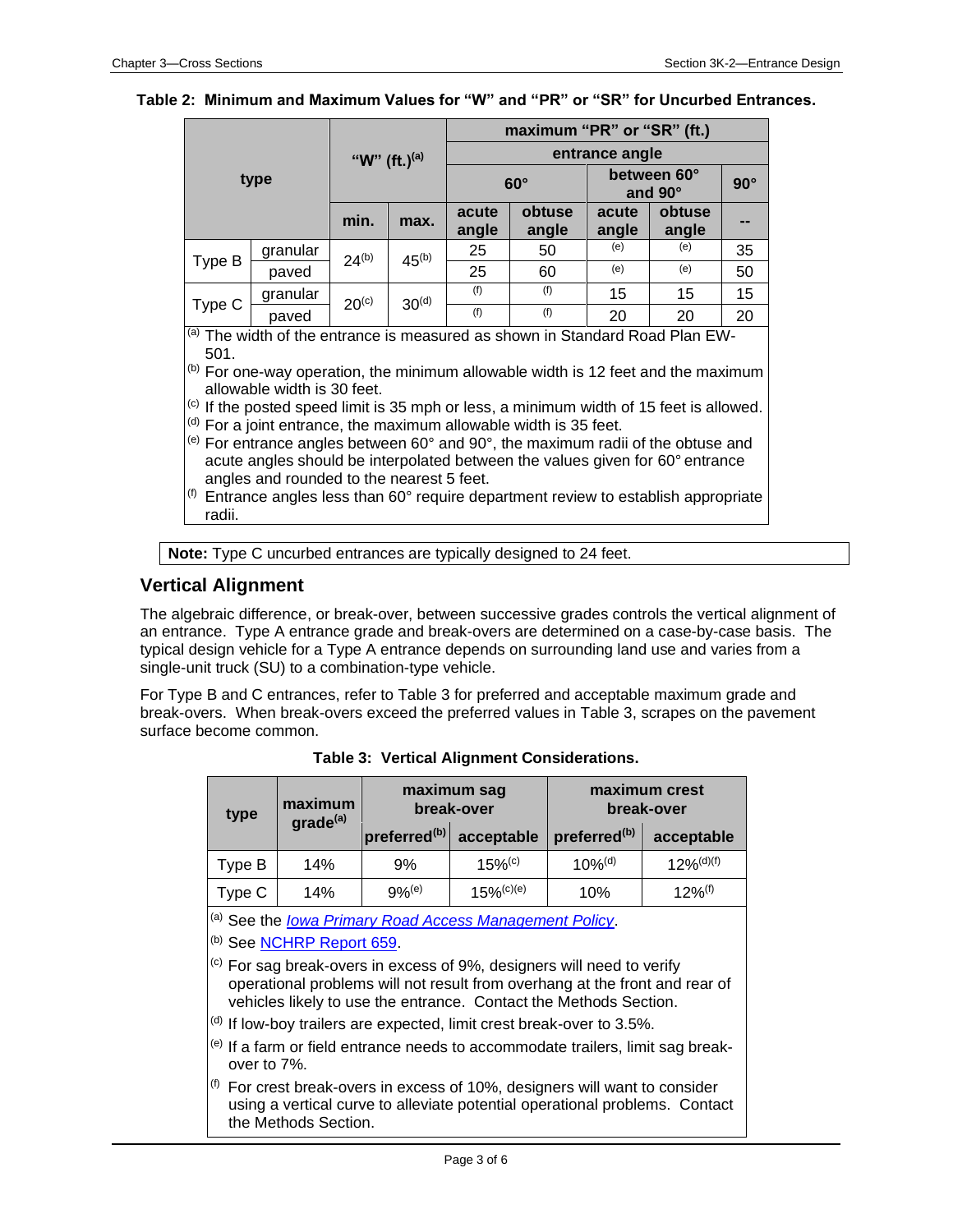Excessive break-over from traveled way to entrance can lead to operational problems. As break-over increases, driver discomfort while traversing the break-over increases forcing drivers to slow appreciably at entrances. This can lead to a significant speed differential between through and turning traffic, which can result in increased potential for crashes, especially for high volume roadways.

#### **Curbed Entrances**

As Figure 1 shows, entrance profile (g2) should slope upward (positive grade) from the gutter line to the curb side of the sidewalk (if present). Break-over between the cross slope of the traveled way (g1) and the positive slope of the driveway (g2) should be limited to 9%.



Type B and C entrances: g2, g4, and g5 should not exceed 14% and should be as flat as possible for Type B high volume traffic entrances.

**Figure 1:** Typical curbed entrance profile.

#### **Uncurbed Entrances**

As Figure 2 shows, entrance profile (g2) should slope downward (negative grade) and should be an extension of the shoulder grade (g1) for a distance sufficient to provide a safe platform for a vehicle to stop before entering the roadway. Twenty-five feet is typical for a passenger car. A longer platform should be used if vehicles such as semitrailers or grain trucks will frequently use the entrance. The finished surface elevation of an entrance over a culvert, or the location where a culvert would normally be placed, should be lower than the primary highway pavement, preferably an extension of the shoulder grade. A minimum of 1 foot of cover is required over an entrance culvert.



Type B and C entrances: g3 should not exceed 14% and should be as flat as possible for Type B high volume traffic entrances.



#### **Drainage**

All entrances should be constructed so as not to impair drainage within the highway right-of-way, nor alter the stability of the highway subgrade. In addition, they should not impair or materially alter drainage of adjacent areas. All culverts, catch basins, drainage channels, and other drainage structures required under driveways as the result of property being developed should be installed according to current standards and specifications.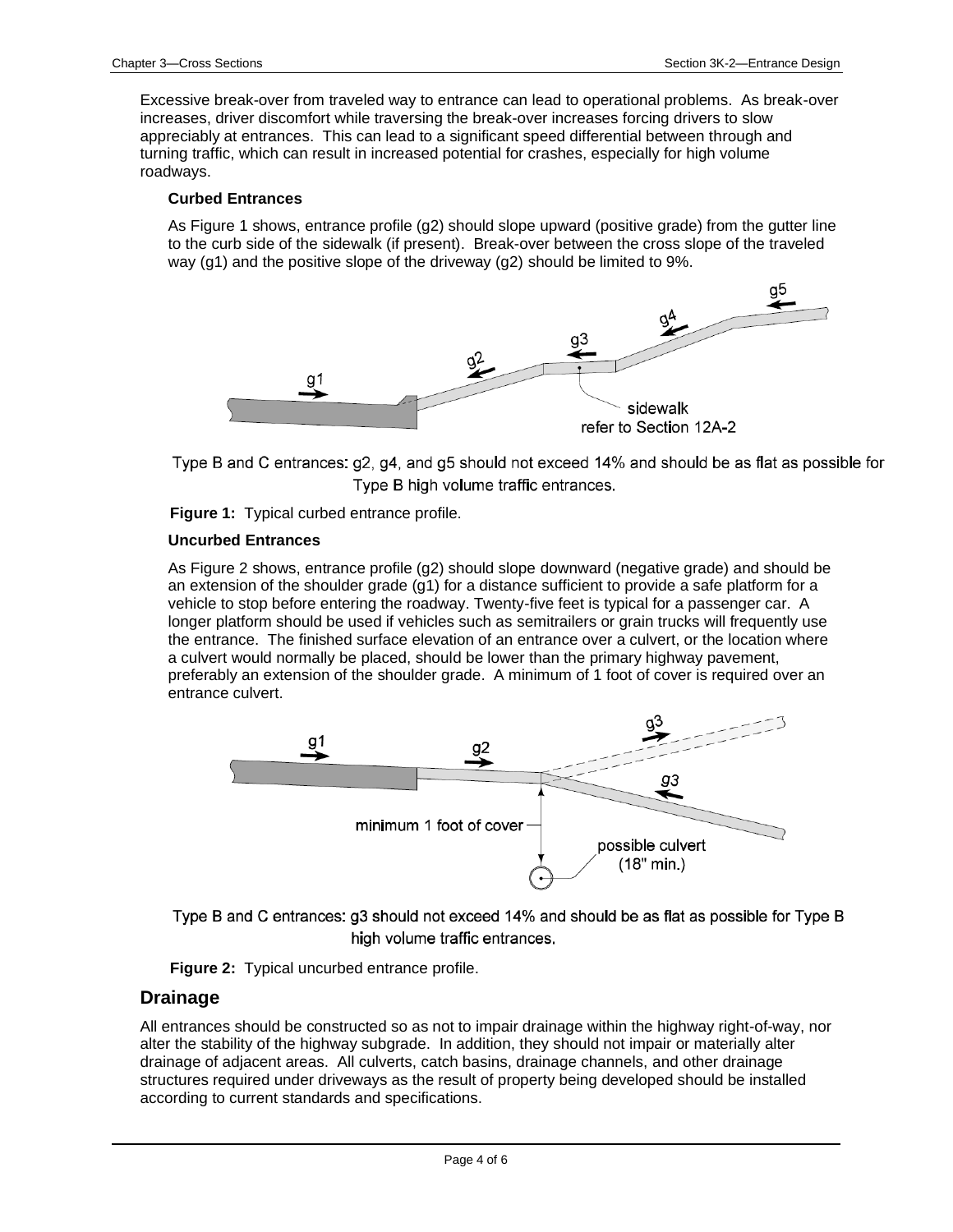#### **Surfacing**

#### **Curbed**

All entrances in curbed settings should be paved to prevent aggregate from washing onto the pavement, curb, and gutters. If the existing drive is not paved, pave the first 10 feet from the back of curb or to the edge of the existing sidewalk. Consider additional paving beyond the sidewalk to prevent aggregate from washing onto the sidewalk.

#### **Uncurbed**

All entrances in uncurbed settings should be either paved or granular surfaced. If an entrance is to be granular surfaced, refer to Section [7C-1](07c-01.pdf) for application rates.

#### **Applicable Standard Road Plans**

#### **Curbed**

Standard Road Plan [MI-210](../SRP/IndividualStandards/mi210.pdf) provides construction details for Type B and Type C curbed type entrances. Case 1 is used on most Type B entrances and on some Type C entrances in highspeed areas. Case 2 is used on most Type C entrances, on Type B entrances where space is limited along the curb, on alleys and drives where the existing drive is too narrow, and in areas where no sidewalk exists. Special entrance details other than those shown on [MI-210](../SRP/IndividualStandards/mi210.pdf) should be included in the plans.



Sidewalk cross slopes must fulfill the ADA requirements of Section [12A-2.](12a-02.pdf) Even if existing adjacent sidewalk is not being reconstructed, sidewalk cross slope through an entrance must fulfill ADA requirements. This may require replacing existing sidewalk through the entrance. Adjacent panels of sidewalk may need to be replaced to transition from entrance sidewalk to existing sidewalk.

If the width of any existing entrance is less than the minimum for that type of entrance, consideration should be given to removing and replacing the existing entrance behind the sidewalk as shown for Case 2 in Standard Road Plan [MI-210.](../SRP/IndividualStandards/mi210.pdf)

#### **Uncurbed**

Standard Road Plan EW-501provides construction details for most uncurbed type entrances. Special entrance details other than those shown on EW-501 should be included in the plans.

**Note:** According to Iowa Administrative Code 761—Chapter 112.4(10), entrance foreslopes are to transition to a 6:1 (or flatter) slope at the ROW line. However, designers may encounter circumstances where maintaining a 6:1 slope all the way to the ROW line may require substantial earthwork, for example high fill areas or areas of excessively wide ROW. In cases such as these, designers may want to consider transitioning to a steeper slope at the ROW line to reduce earthwork. Document this decision in the same manner as a variance (see section [1C-8\)](01C-08.pdf).

#### **Curb Drop**

Standard Road Plan [PV-102](../SRP/IndividualStandards/pv102.pdf) shows two choices for dropped curb height: 1.5 inch and 3 inch. Which curb height to use depends on several factors. A 1.5 inch curb is smoother to drive over and can be traversed at a higher speed, while a 3 inch curb results in a flatter slope for the drive and will better retain water in the gutter. For example, if a driveway slopes down from a roadway, a designer may choose to use a 1.5 inch curb since it is smoother to drive over; however, if water depth in the gutter is expected to exceed 1.5 inches, a 3 inch curb should be used to prevent water from running down the driveway. If a driveway slopes up from a roadway, a 3 inch curb may be used to help reduce the slope of the drive. This is especially important when designing an entrance that may be used by special vehicles such as limousines, semitrailers, or grain trucks, where it may also be necessary to lower the sidewalk grade to provide an even flatter slope.

A 1.5 inch curb should be used for commercial entrances with high volumes. Entrances designed in areas where vehicles are likely to traverse the curb at a high rate of speed should also be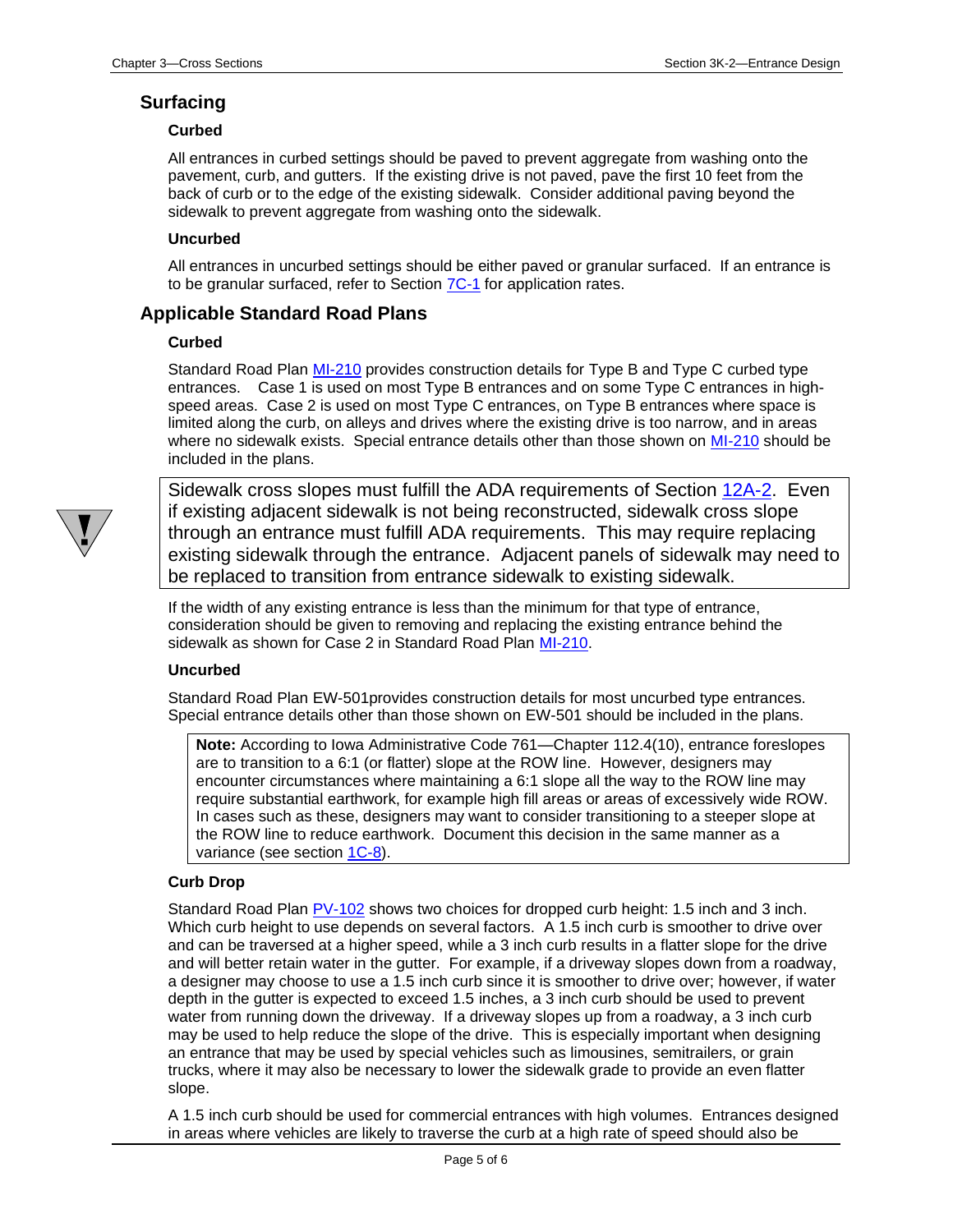designed with 1.5 inch curbs. Normally, a 3 inch curb is used for residential entrances. A 1.5 inch curb may be used, but will result in a driveway with a steeper slope unless sidewalk grade is lowered.

Where applicable, consider the criteria set by the municipality to determine appropriate dropped curb height.

### **Tabulating Entrances**

Include Tabulation [102-3](../tnt/PDFsandWebFiles/IndividualPDFs/0102-03.PDF) in the plans. The Length of Opening columns should only be filled out for curbed type entrances.